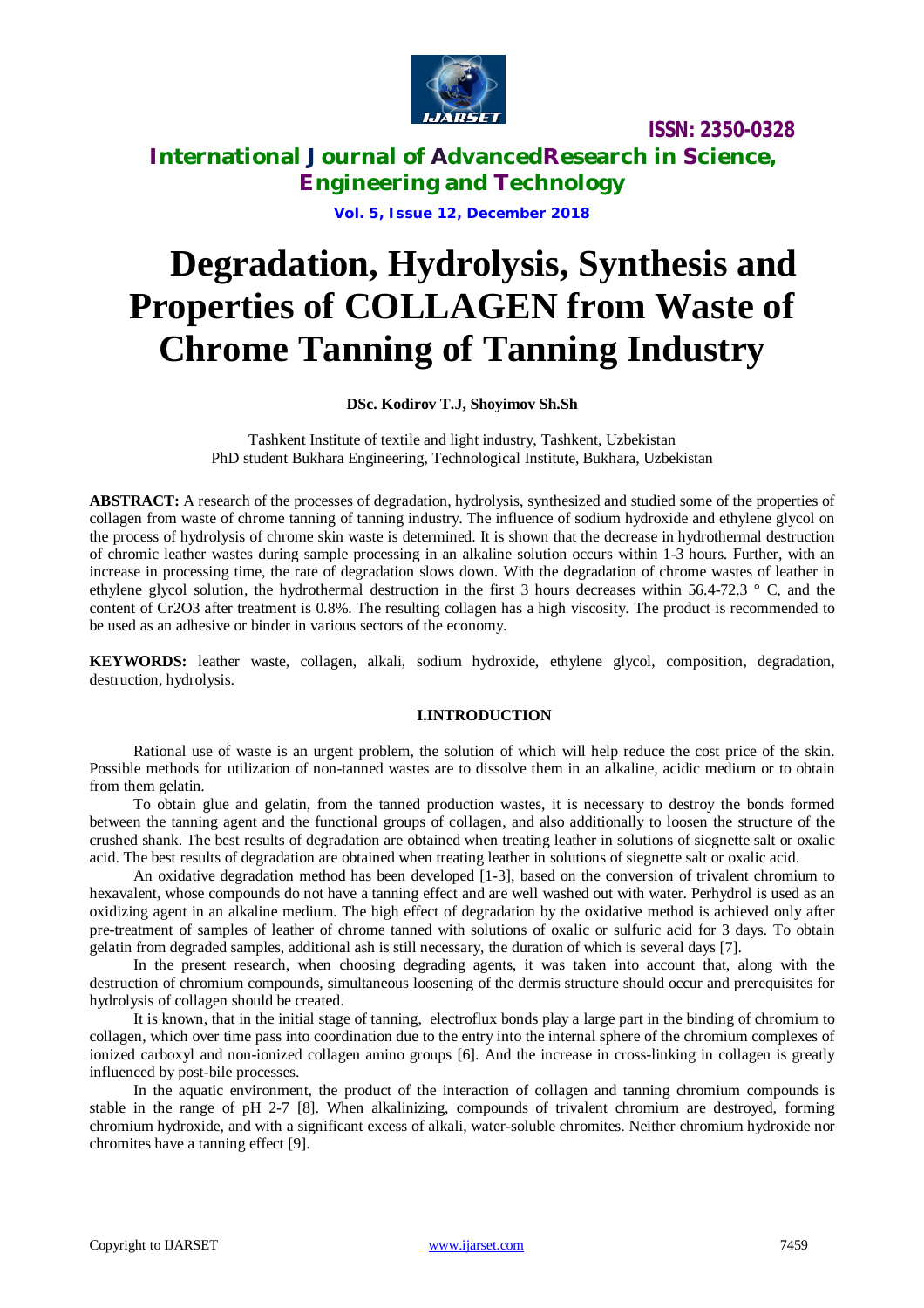

# **International Journal of AdvancedResearch in Science, Engineering and Technology**

**Vol. 5, Issue 12, December 2018**

### **II. MATERIALS AND METHODS**

Table 1

For the research of degradation, unpainted chrome waste of leather was used, the physico-chemical characteristics of which are listed in Table 1.

| Physico-chemical characteristics of unpainted chrome leather waste |                                             |                     |          |
|--------------------------------------------------------------------|---------------------------------------------|---------------------|----------|
| $N_2$                                                              | Indicators<br>(on absolutely dry substance) | Unit of measurement | Meanings |
| 1.                                                                 | Moisture                                    | %                   | 14,6     |
| 2.                                                                 | Total ash                                   | $\%$                | 4.8      |
| $\overline{3}$ .                                                   | Fatty substances                            | $\%$                | 7,1      |
| 4.                                                                 | Shank substance,%                           | %                   | 76,83    |
| $\overline{5}$ .                                                   | Chrome oxide                                | %                   | 5,2      |
| 6.                                                                 | Water extractor                             | pH                  | 3,2      |
| 7.                                                                 | Hydrothermal destruction                    | $\Omega$            | 92,0     |

For degradation, solutions with different concentrations of NaOH and ethylene glycol are used.

After a certain time interval after the degradation of chrome skin waste in the working solution, neutralization and washing, the hydrothermal destruction and the residual content of chromium oxide were determined.

### **III. RESULTS AND DISCUSSION**

As can be seen from pic. 1, a sharp decrease in hydrothermal destruction of chromic leather wastes when processing samples in an alkaline solution occurs within 1-3 hours.



### time, h

Pic. 1. The change in the temperature of welding when disintegrating in a solution of NaOH with concentrations, g / l: 1 - 10; 2 - 20; 3 - 50; 4 - 80; 5 - 110; 6 - 120;

With increasing processing time, the rate of degradation slows down. This indicates that during tanning, the main part of chromium compounds interacts with carboxyl groups in the surface layers of collagen fibrils and only a smaller part of them penetrates into the fibrils. In addition, as the destruction in the surface layers of crosslinked fibrils formed by chromium compounds, the ability of collagen to swell in alkaline solutions increases, which reduces the rate of diffusion of the degrading agent.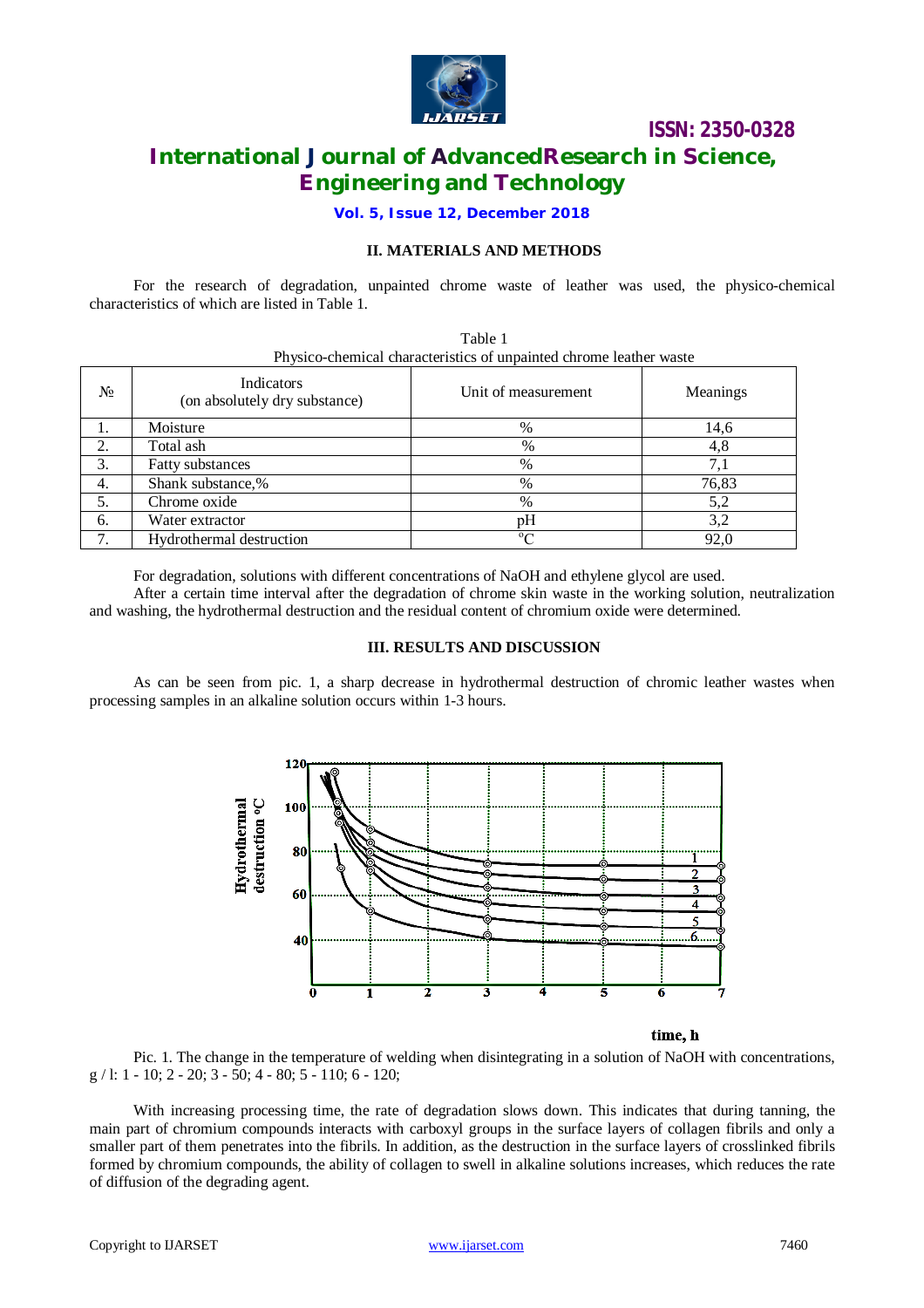

# **ISSN: 2350-0328 International Journal of AdvancedResearch in Science, Engineering and Technology**

### **Vol. 5, Issue 12, December 2018**

The increased effect of degradation occurs with an increase in the concentration of alkali in the solution. At the same time, in alkaline solutions, large mass (protein) losses are observed, which increase with increasing processing time and with increasing NaOH concentration in the solution (Pic. 2).



Pic. 2. The mass loss of chrome leather waste during degradation in NaOH solution with a concentration,  $g / l$ : 1  $-10$ ; 2  $-20$ ; 3  $-50$ ; 4  $-80$ ; 5  $-110$ 

It is well known that not only alkali, neutralizing salts [10], but also some organic compounds [11] have a degrading effect. In this case, the displacement of protein carboxyls from the inner sphere of chromium complexes is promoted by both OH-ions, which are formed during the hydrolysis of the salt, and the anions of the reagents used. With the degradation of chrome waste of leather in ethylene glycol solution, the hydrothermal destruction in the first 3 hours decreased within 56-72.3 ° C, and the content of Cr2O3 after treatment was 0.8%. There is no loss of weight during processing, but the efficiency of degradation of ethylenediamine solution is less than in alkaline.

The best results of degradation were obtained when treating chrome waste of leather in caustic soda solution (NaOH) and ethylenediamine (H2NC2H4NH2). With increasing concentration of NaOH in solution, the effect of degradation increases. The concentration of ethylenediamine ranged from 150-220 g / l.

The greatest degradation occurs during the processing of chrome skin waste in a solution containing 110 g / l NaOH and 150 g / l ethylenediamine. After treating the chrome wastes of the skin in such a solution for 15 hours, the hydrothermal destruction decreased from 82.4-47.6 ° С (Pic. 3), and the residual Cr2O3 content was 0.6%.

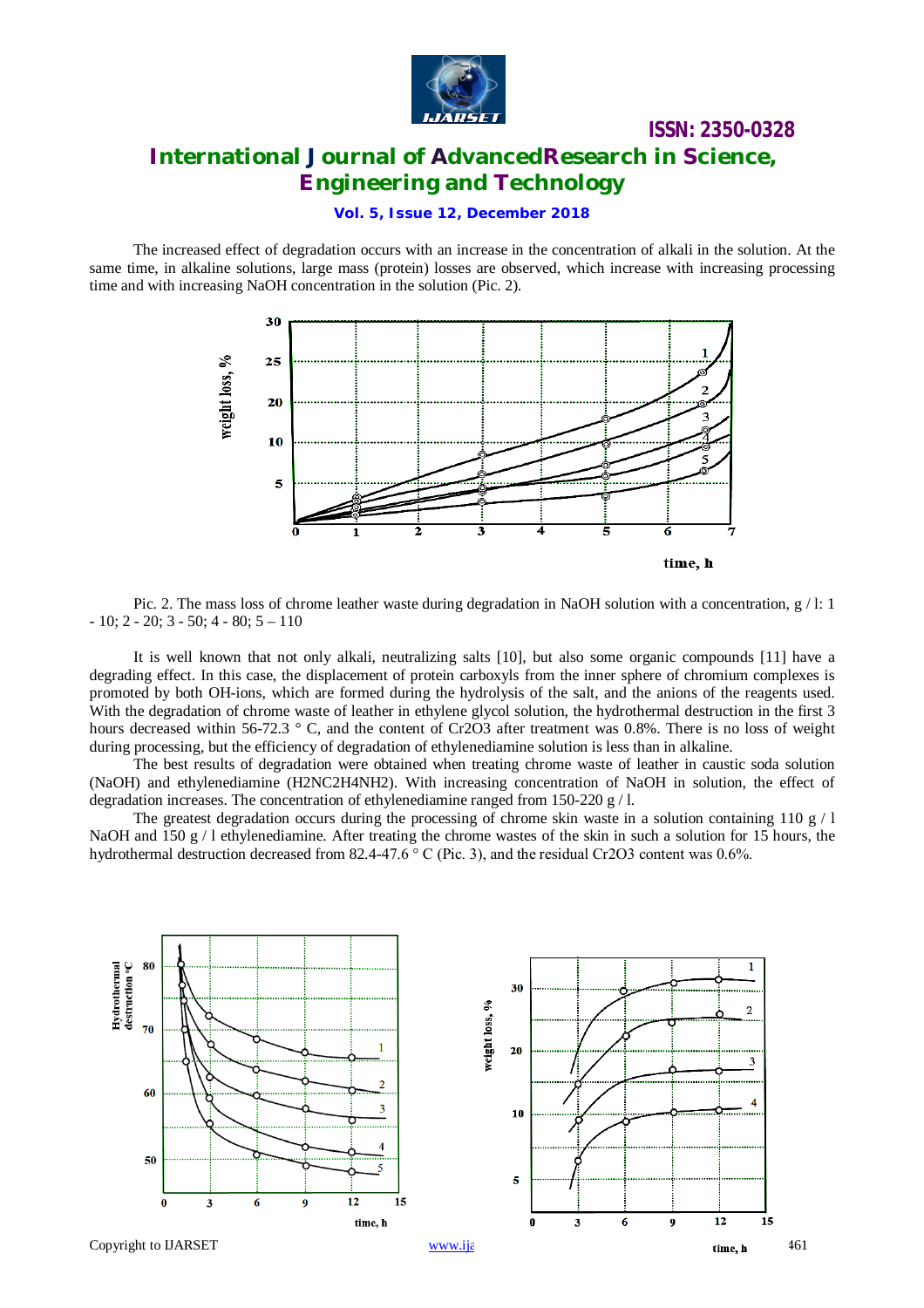

# **International Journal of AdvancedResearch in Science, Engineering and Technology**

**Vol. 5, Issue 12, December 2018**

Pic. 3. Change in hydrothermal destruction during Pic. 4. Protein loss during degradation in a solution of degradation in a solution of an alkaline composition with a concentration of components (NaOH: components (NaOH: H2NC2H4NH2), g / 1: 1-20: 200; H2NC2H4NH2), g / l: 1-10: 220; 2-20: 200; 3-50: 190; 2-50: 190; 3-80: 170; 4-110: 150 4-80: 170; 5-110: 150

an alkaline composition with a concentration of

Weight loss during treatment with an alkaline composition is insignificant, but with an increase in processing time and concentration of alkalis, they increase (Pic. 4).

It has been established that under these conditions the degradation of the chromium compound is not completely removed, however, the hydrothermic destruction of the collagen-containing matrix after treatment approaches the temperature of the hydrothermal destruction of the shank, which ranges from 50-60  $\degree$  C.

From research results for disposal, recovery of leather waste, as well as for obtaining valuable products, the following parameters of processes and degradation operations are recommended:

- 1. Degradation in a solution of an alkaline composition for 7.5 hours at a temperature of 20  $\degree$  C, with a liquid coefficient (LC) 3. The concentration of NaOH is 110 g / l, ethylenediamine 150 g / l.
- 2. 2 Washing in a solution of Na2CO3 (25 g / l) for 10 hours at a temperature of 20  $\degree$  C, LC = 3.
- 3. Rinse in running water for 3 hours.

The main effect of degradation is achieved in a solution of the alkaline composition (Cr2O3 content 0.6%; 65% Cdst; protein loss 10.0%). Soda wash is used to reduce the alkali content of the material. At the same time, with soda rinsing, a further decrease in the chromium content and a decrease in the welding temperature occur (Cr2O3 0.52%, tdst 48.3 ° C).

After washing, the synthesized collagen-containing matrix was dissolved in acid-alcohol (acetic acid: ethyl alcohol 90:10) medium, with LC = 0.4 for 4 h. After time, melting was carried out at 80  $^{\circ}$  C and the viscosity was determined.

Table 2

Physico-chemical indicators of collagen obtained from chrome skin waste are given in Table 2.

|                | Physico-chemical indicators of collagen obtained from chrome leather waste. |                     |          |  |  |
|----------------|-----------------------------------------------------------------------------|---------------------|----------|--|--|
| N <sub>2</sub> | Indicators                                                                  | Unit of measurement | Meanings |  |  |
|                | Protein yield                                                               | $\%$                | 69.3     |  |  |
|                | Viscosity of the standard solution at 40%                                   | ാ                   |          |  |  |
|                | Temperature                                                                 | $\circ$             | 80       |  |  |

Hydrogen indicator by the state of the state of the state of the state of the state of the state of the state of the state of the state of the state of the state of the state of the state of the state of the state of the s 5 Duration **H** 4

### **V. CONCLUSION**

Thus, it can be concluded that according to the above method of preparing tanned material for dissolution, protein solutions were obtained in both acidic and alkaline conditions. For degradation, it is possible to use leather waste with and without coating, chrome flap, cutting, trimming, chrome chips, etc. Protein solutions derived from chromium production wastes can be used in various sectors of the economy and in particular for filling chrome leathers.

#### **REFERENCES**

<sup>1.</sup> Василенко З. В., Рогова Е.Н. Изучение влияния щелочного гидролиза на свойства коллагенсодержащего сырья. «Проблемы и перспективы развития инновационного сотрудничества в научных исследованиях и системе подготовки кадров». Бухара. 24-25 ноября 2017 год. С.13-16.

<sup>2.</sup> RU 2486258. Способ получения продуктов растворения коллагена. Шалбуев Д.В., Жарникова Е.В. 27.06.2013.